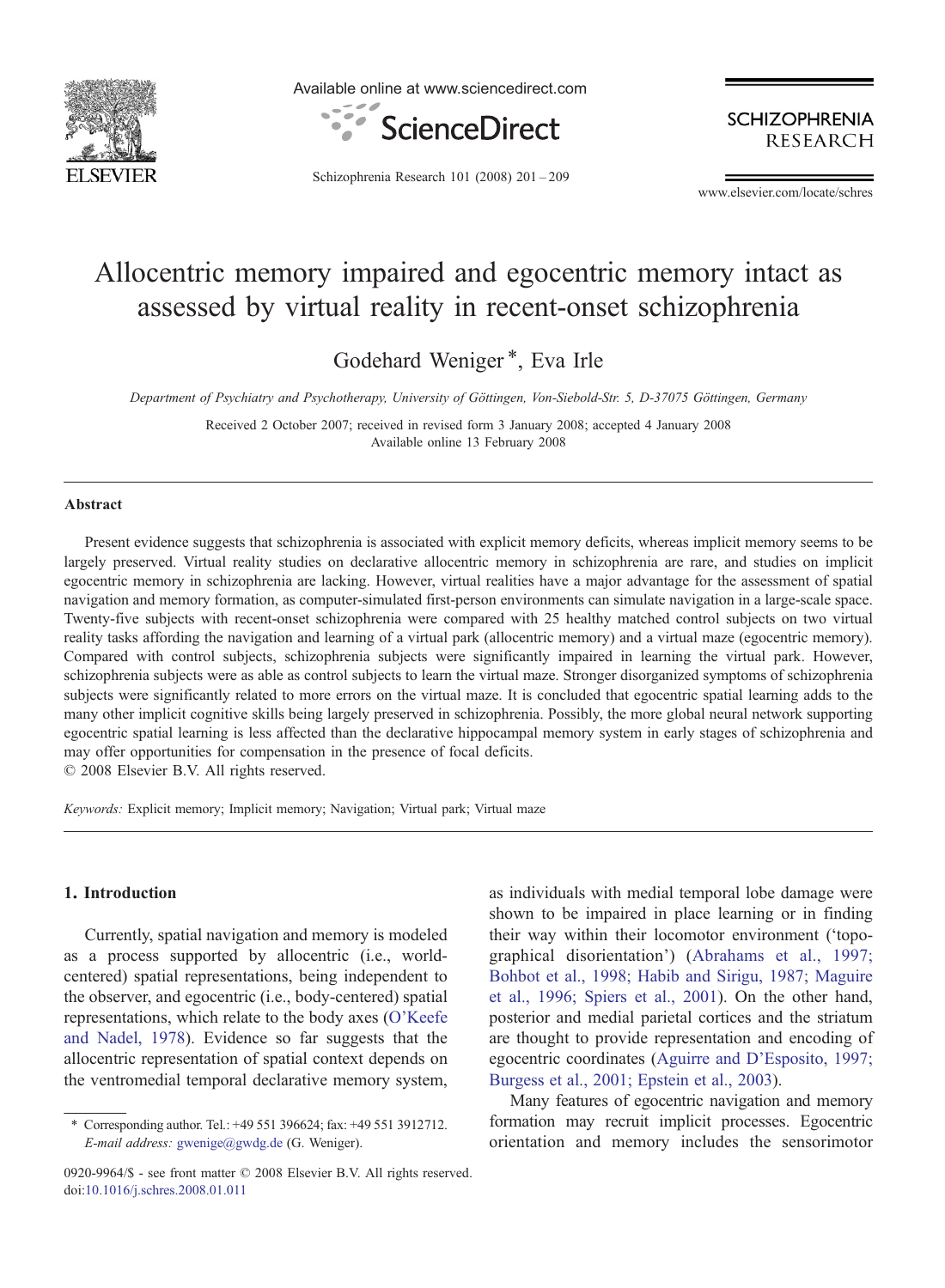representation of whole-body, head and gaze motion, the mental representation of distance, time and number of routes that have been traveled, and the temporo-spatial relationship of all information. Most of this information is not processed verbally or consciously and does not require selective attention, and therefore may be difficult to translate into an allocentric frame of reference. Empirical evidence so far suggests that implicit memory is largely preserved in schizophrenia whereas declarative memory is consistently impaired ([Clare et al., 1993; Danion et al.,](#page--1-0) [2001; Perry et al., 2000; Sponheim et al., 2004](#page--1-0)). However, the dissociation on declarative and implicit learning processes in schizophrenia has not yet been studied in the context of spatial learning and memory.

The development of virtual reality technology has brought a major progress to the study of spatial navigation and memory. Virtual realities have a major advantage for the assessment of spatial navigation and memory formation, as computer-simulated first-person environments can simulate navigation in a large-scale space. There is now a large number of studies investigating allocentric memory in healthy individuals using virtual reality environments (e.g., [Aguirre et al., 1996; Aguirre](#page--1-0) [and D'Esposito, 1997; Burgess et al., 2001; Epstein et al.,](#page--1-0) [2003; Maguire et al., 1997\)](#page--1-0). However, studies on egocentric representation and memory of visual space using virtual reality environments are lacking.

In the present study, 25 subjects with recent-onset schizophrenia were compared with 25 healthy matched control subjects on two virtual reality tasks affording the navigation in a virtual park (allocentric memory) and a virtual maze (egocentric memory). The goals of our study were: a) to test the suitability of virtual reality environments for the assessment of spatial memory in schizophrenia, b) to assess whether schizophrenia subjects are impaired in learning the virtual park, and c) to assess whether schizophrenia subjects are unimpaired in learning the visual maze. A further concern was to investigate whether specific schizophrenia symptoms are related to virtual park and virtual maze performance. Previous studies have repeatedly demonstrated relationships between clinical syndromes and various neuropsychological deficits of schizophrenia subjects ([Basso et al., 1998; Cuesta and](#page--1-0) [Peralta, 1995; Daban et al., 2002; Hill et al., 2001\)](#page--1-0).

## 2. Methods

#### 2.1. Subjects

### 2.1.1. Subjects with schizophrenia

The sample comprised 25 inpatients with schizophrenia consecutively admitted to the Psychiatric Hospital of

the University of Göttingen. Subjects fully met the criteria of the Diagnostic and Statistical Manual of Mental Disorders (DSM-IV) [\(American Psychiatric Association,](#page--1-0) [1994\)](#page--1-0) for a lifetime diagnosis of schizophrenia on the basis of interviews with the Structured Clinical Interview for DSM-IV (SCID) ([Wittchen et al., 1997](#page--1-0)). Subjects with a history of head injury, neurological diseases or substance dependence or abuse (SCID) were excluded. All subjects were on antipsychotic medication ([Table 1\)](#page--1-0). Medication dose at testing was converted to chlorpromazine equivalents according to [Bezchlibnyk-Butler and](#page--1-0) [Jeffries \(2001\).](#page--1-0)

### 2.1.2. Healthy controls

Subjects with schizophrenia were compared with 25 healthy control subjects matched for age, sex and years of education [\(Table 1](#page--1-0)). Only subjects without a history of neurological or psychiatric disorder (as assessed by the SCID) were studied.

After complete description of the study to the subjects informed written consent was obtained. The Ethical Committee of the Medical Faculty of the University of Göttingen had approved of the study design.

### 2.2. Clinical and neuropsychological assessment

Subjects were assessed within 3 weeks after admission to the hospital when they were in a clinically stable phase. Diagnosis of schizophrenia was established by two independent and trained interviewers on the basis of interviews with the SCID and clinical assessment. Extrapyramidal motor symptoms were evaluated during the run-in phase of antipsychotic medication and in a comprehensive and quantitative evaluation at the day of the assessment. Positive and negative symptoms were assessed by using the Scale for the Assessment of Positive Symptoms (SAPS) [\(Andreasen, 1984](#page--1-0)) and the Scale for the Assessment of Negative Symptoms (SANS) ([Andrea](#page--1-0)[sen, 1983\)](#page--1-0). We calculated three different summary scores from the SAPS and SANS scales, "positive symptoms" (hallucinations and delusions), "negative symptoms" (avolition, anhedonia, affective flattening and alogia), and "disorganized symptoms" (bizarre behavior, positive thought disorder and attention). We further used the Clinical Global Impressions (CGI) for the assessment of general psychopathology. Current psychosocial functioning was rated on the SCID (DSM-IV) Global Assessment of Functioning Scale (GAF).

Subjects also received a neuropsychological assessment to control for the influence of intellectual and mnemonic performance. A short form of the Wechsler Adult Intelligence Scale-Revised (WAIS-R) [\(Tewes, 1991](#page--1-0))